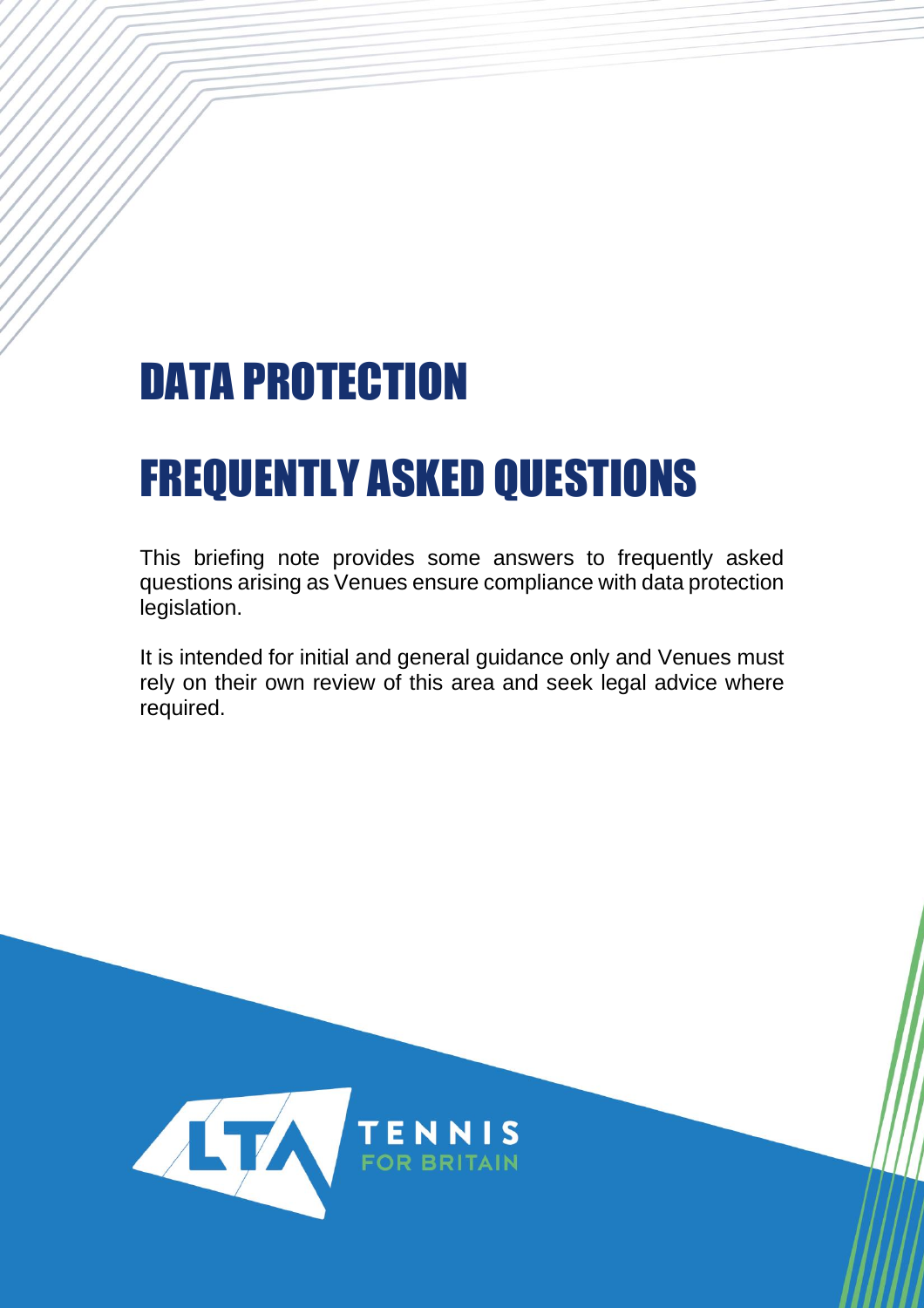## **What is UK GDPR?**

The General Data Protection Regulation was a new, European-wide law that came into force in May 2018. It remained after the United Kingdom left the European Union as the UK GDPR and it places more stringent obligations on how organisations handle personal data.

It is regulated in the UK by the Information Commissioner's Office (ICO).

## **What information does the UK GDPR apply to?**

The UK GDPR applies to "personal data", which means any information relating to an identifiable living person.

## **Does the UK GDPR apply to our Venue?**

It is very likely that the UK GDPR applies to your Venue, as it applies to any company, charity or other organisation which "processes" any personal data. "Processing" includes the collection, holding, use, sharing and even deletion of personal data. If your Venue carries out any of the above it will be a "controller" under the UK GDPR (unless you are doing this on behalf of someone else).

Examples of personal data a Venue is likely to process include identity data (names, dates of birth etc.) and contact data (telephone numbers, email addresses etc.) belonging to its staff, volunteers, and members.

The UK GDPR applies to the Venue whether or not the Venue needs to register/pay a fee to the ICO (see registration section below). Each controller is responsible for their own processing of personal data. Non-employed coaches may be separate controllers under GDPR.

#### **What are the main requirements of GDPR?**

The Venue must comply with the Data Protection Principles, a set of rules for the handling of personal data. The Data Protection Principles require that personal data is:

- processed lawfully, fairly and transparently;
- adequate, relevant and no more than is necessary;
- accurate and kept up to date; and
- processed securely.

#### **What does lawful processing mean?**

"Lawful processing" means that the Venue must have a "lawful basis" for processing. There are six lawful bases for processing personal data set out in the UK GDPR: consent, necessary for the performance of a contract, legal obligation, vital interest, public task and legitimate interest.

To determine which lawful basis is most appropriate a Venue must consider the type of personal data and how it is being processed. The most well-known lawful basis is obtaining the consent of the individual. Consent must be clearly and freely given, and individuals must be able to withdraw consent at any time.

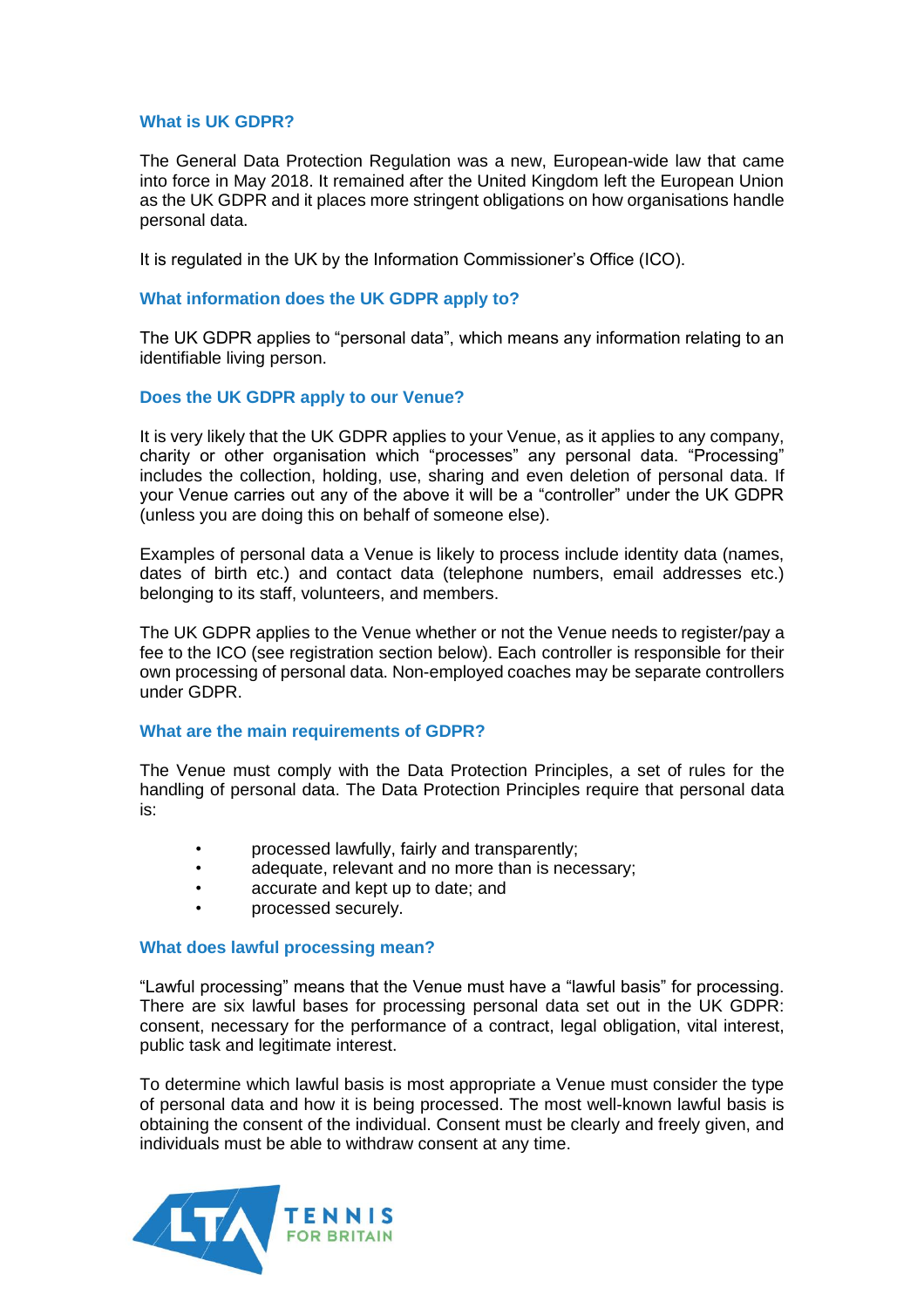Venues, like other organisations and businesses, do not necessarily need consent to process personal data relating to staff, volunteers or members or even other individuals whose data they hold. The alternative lawful bases for holding and using personal data are often more appropriate and more flexible – provided the Venue's use of the data is sensible and reasonable and individuals have been made aware of it via a privacy policy (more on this below).

Venues should not always seek to rely on consent as sometimes consent is not appropriate, particularly as it can be withdrawn at any time. Venues may wish to look at the alternatives – further ICO guidance can be found here: [https://ico.org.uk/for](https://ico.org.uk/for-organisations/guide-to-the-general-data-protection-regulation-gdpr/lawful-basis-for-processing/)[organisations/guide-to-the-general-data-protection-regulation-gdpr/lawful-basis-for](https://ico.org.uk/for-organisations/guide-to-the-general-data-protection-regulation-gdpr/lawful-basis-for-processing/)[processing/.](https://ico.org.uk/for-organisations/guide-to-the-general-data-protection-regulation-gdpr/lawful-basis-for-processing/)

The LTA has prepared example consent wording that Venues may wish to consider using as a starting point.

## **What are the alternatives?**

There are likely to be two main alternatives to getting consent that may be useful where the Venues reasonably needs to use personal information:

- the processing is necessary for the performance of a contract (e.g. an employment or a membership contract). This is likely to cover much of the processing that the Venues carries out; and
- the processing is necessary for the legitimate interests of the Venue or a third party. When relying on legitimate interests a Venue will need to ensure that they balance their interests against those of the individual. The processing must be necessary for the Venue's reasonable activities and have a minimal impact on the privacy of the individual. The Venue should keep a record of the process it has followed. "Legitimate interests" should cover most reasonable, day-to-day processing of personal data which falls outside the "necessary for performance of a contract" basis – for example retaining a reasonable amount of information about an individual after s/he has ceased to be a member; or perhaps sharing Venue officer information with another Venue for good reasons.

Venues should note that "legitimate interests" and "necessary for the performance of a contract" cannot be relied on in some cases: for example (1) processing of "special category data" (such as health data) and criminal conviction data; and (2) the use of personal email addresses for direct marketing. Personal data in these categories is more closely protected. In these cases, the Venue may need consent, or to find an alternative lawful basis.

For example, a Venue may be able to rely on "legitimate interests" for membership administration (instead of needing consent) however any email direct marketing from the Venue to the member will likely require the member's consent to this type of communication. A member can withdraw consent (and the Venue would have to stop sending marketing emails), but s/he cannot stop the Venue relying on "legitimate interests" without a good reason so the Venue will continue to be able to chase such a member for unpaid invoices, for example. See below for more comments on direct marketing.

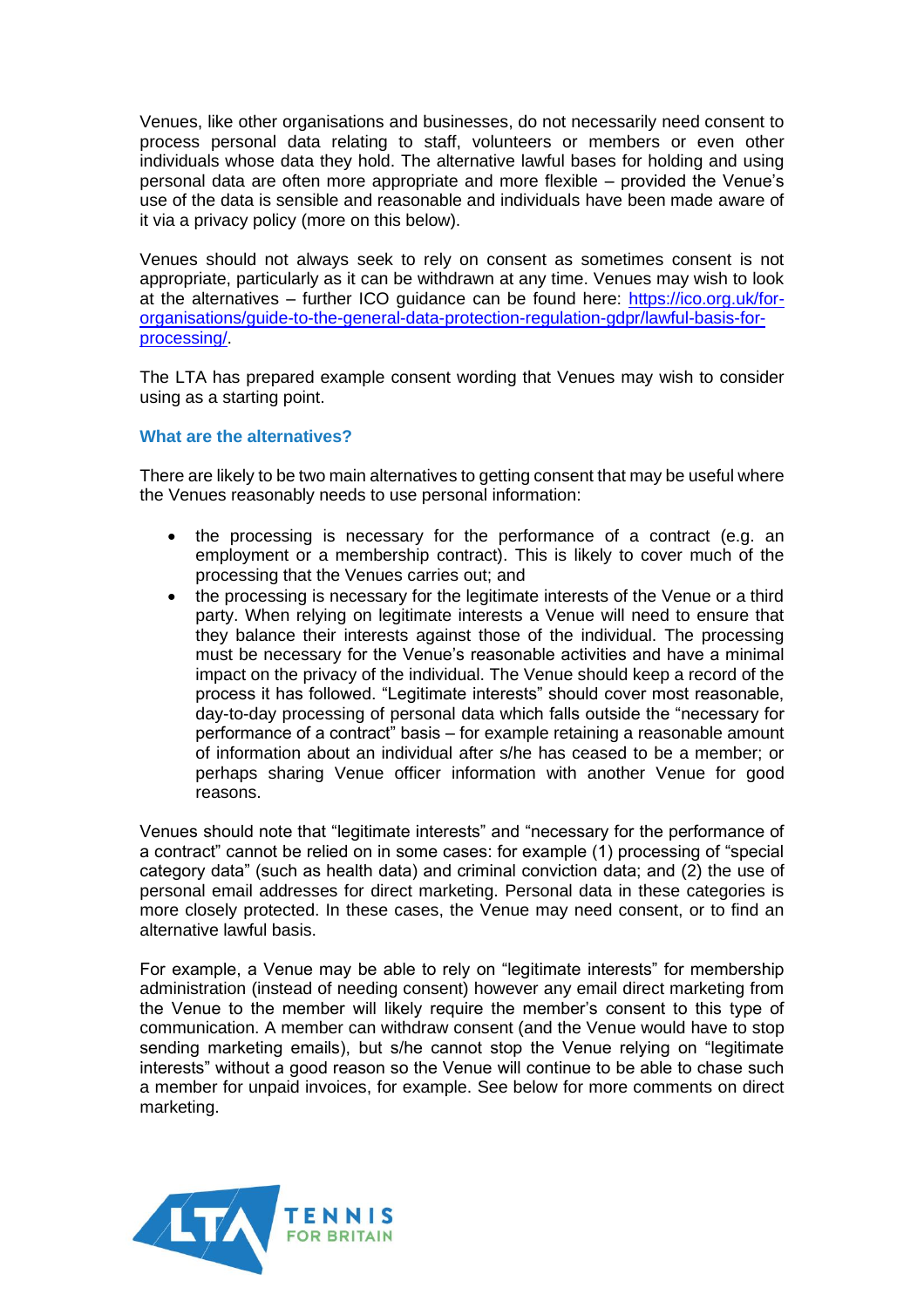Other examples where consent may be appropriate are as follows:

- sharing data with third parties where this is not strictly necessary (perhaps with a sponsor or with other members) – there is a good case that this should be subject to consent, and be genuinely optional for the individual concerned; and
- publishing home contact data of members on websites; or publishing images of individuals (particularly children) on websites or in brochures.

"Legitimate interests" and "necessary for the performance of a contract" with the individual are likely to allow a Venue to process an individual's data for the bulk of its purposes, provided the Venue is transparent about this in a privacy policy provided to the member. The Venue can then seek consent for other activities such as email direct marketing, sharing of contact details with third parties, posting of images on websites etc. which are genuinely optional.

The LTA has produced sample wording below which a Venue can use on, for example, a player registration form to summarise what it does with personal data, signpost the individual to the Venue's privacy policy for more detail and seek consent where required. We suggest considering some form of wording, on any data collection form, explaining how that data may be used and signposting the fuller privacy policy.

## *Thank you for completing this registration form. Your personal data will be processed by the Club for the purposes of club and membership administration and to facilitate your participation in [competitions etc.]. Further details are available in our privacy policy which can be found HERE.*

## *We would also like to send you by email details of offers, membership deals and ticket opportunities. Please tick here if you would like to receive such emails. INSERT TICK BOX.*

You may wish to use members' data for other optional uses as set out above and may need to obtain consent to do this. If you wish to do so, then you will need to tailor the wording accordingly.

## **What about direct marketing?**

As mentioned above, a Venue may need consent to send direct marketing by email – even to its own members. This is because direct marketing is regulated not just by the UK GDPR but also by the Privacy and Electronic Communications Regulations (PECR). These say that an organisation sending direct marketing by email to personal email addresses (e.g. @gmail.com) must have the consent of the individual, or alternatively meet a complicated test called "soft opt-in". However, due to its complications, many venues may not wish to rely on it and therefore we have not set out the requirements needed to fulfil it here.

PECR only applies to email and SMS direct marketing (and, in a different way, to phone direct marketing). You are likely to be freer to send direct marketing to a lapsed member by post, relying on your "legitimate interests" again. But you should include an opt-out opportunity in every mailing, and you should not continue such marketing indefinitely.

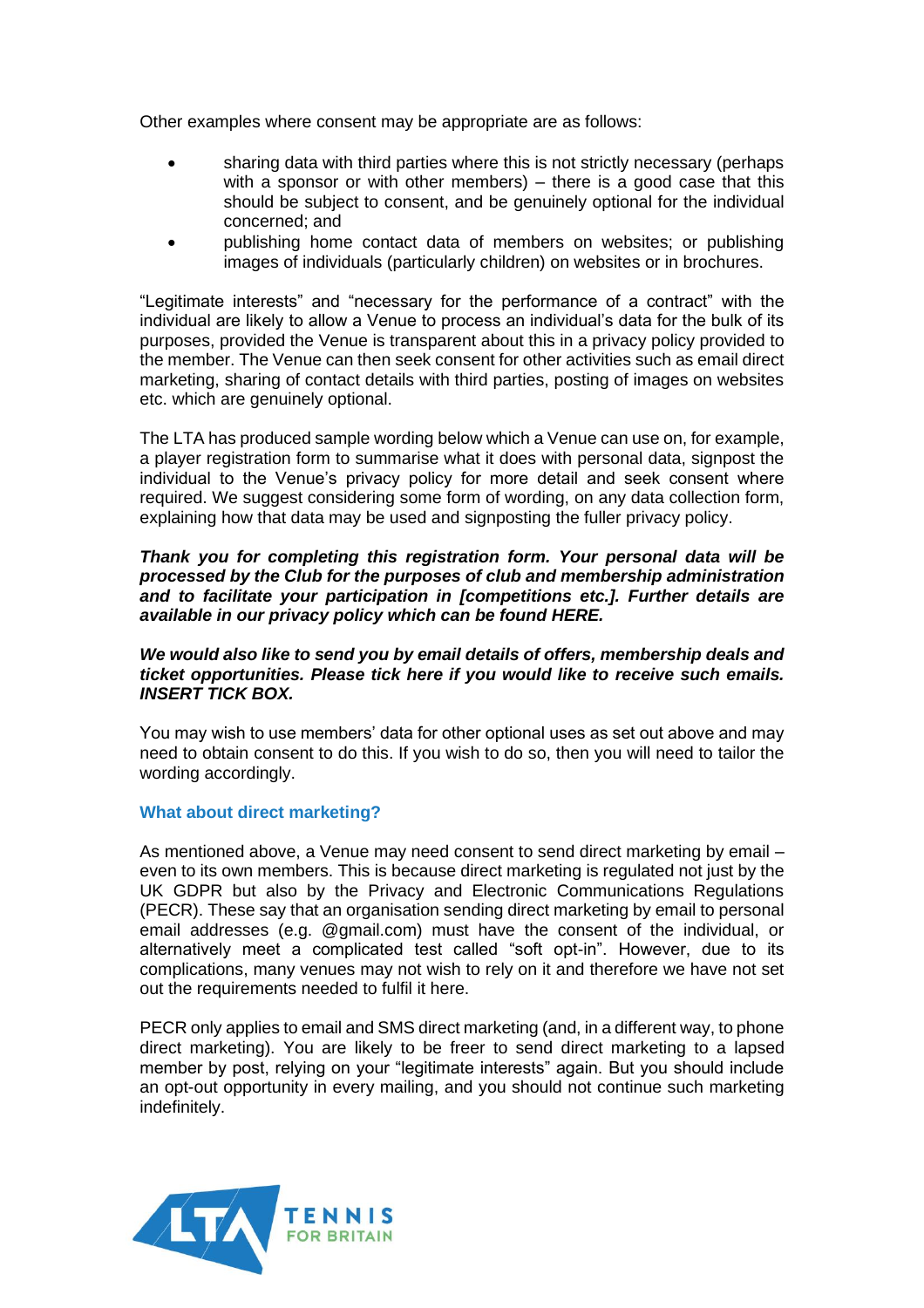#### **What does fair and transparent processing mean? What is a privacy policy?**

The UK GDPR requires the Venue to be very open and clear with individuals about the "processing" which it undertakes (regardless of the lawful basis for processing the data). The Venue will need a privacy policy which sets out how the Venue processes personal data and should provide the privacy policy to all relevant individuals prior to, or as soon as possible after collecting such personal data. The LTA has prepared a template privacy policy for a Venue's internal purposes (staff, volunteers etc.) and one external-facing privacy policy that Venues can use as a starting point to set out what personal data it collects, what it uses it for, what "lawful basis" it is relying on, how long it will keep it for and what individuals' rights are. Preparing and making these policies available is an important part of data protection compliance.

#### **How do GDPR rules differ for children?**

The ICO is clear that children are entitled to particular protection under the UK GDPR, because they may be less aware of the risks involved. So the same rules apply, but a Venue should make sure they are very clear when communicating how children's data will be used and, in particular, in any language used to collect consent. The law remains unclear as to the age at which a child should be treated as an independent person for data protection purposes: this should probably be treated as 13 (as this is the age that a child can legally consent to a service being provided online) but having regard to the particular child and his or her understanding of the situation. Up to that age, personal data should be collected from the parents and (where consent is required) consent obtained from them. Venues can use the consent wording set out above but may need to amend this slightly so that it clear that consent is being collected from a parent in respect of the personal data of their child.

The ICO offers specific guidance on this: see [https://ico.org.uk/for](https://ico.org.uk/for-organisations/guide-to-the-general-data-protection-regulation-gdpr/applications/children/)[organisations/guide-to-the-general-data-protection-regulation](https://ico.org.uk/for-organisations/guide-to-the-general-data-protection-regulation-gdpr/applications/children/)[gdpr/applications/children/](https://ico.org.uk/for-organisations/guide-to-the-general-data-protection-regulation-gdpr/applications/children/)

#### **What records should Venues keep?**

The UK GDPR emphasises the need for Controller organisations (which we suspect all Venues to be) to be able to demonstrate that they have complied with data protection law. This means Venues should keep records of privacy policy text in place from time to time (even after it may have been changed) and have evidence of consents having been obtained (and when) where the Venue has relied on consent. The UK GDPR also requires Controllers to document their thinking about, for example, whether legitimate interests applies and to be able to evidence that they have thought about the privacy implications for individuals of particular uses of their personal data.

#### **How long can the Venue keep personal data for?**

A Venue must only keep personal data for as long as is necessary for the Venue's reasonable purposes. There is some flexibility around how long it can be kept. For example, Venues can retain member and employee data for a period after membership has ended or employment has terminated so that it has relevant documentation if that member or employee makes a legal claim against the Venue.

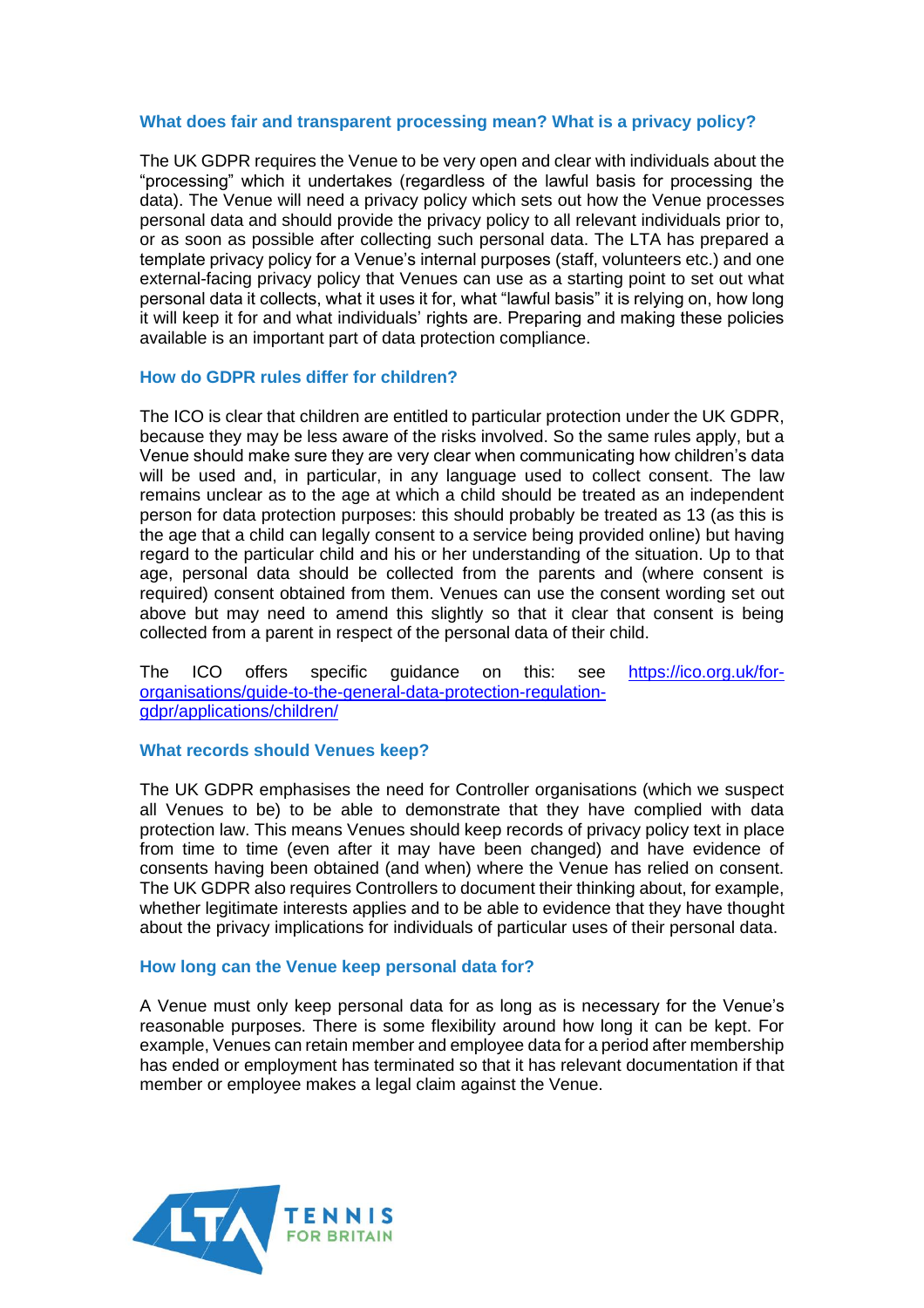## **What does UK GDPR say about data security? What about data security breaches?**

A Venue must ensure that it takes measures to secure the personal data that it processes. This includes protection against unauthorised or unlawful processing and against accidental loss, destruction or damage.

Venues can find more guidance in the security section of the ICO's Guide to GDPR here: [https://ico.org.uk/for-organisations/guide-to-the-general-data-protection](https://ico.org.uk/for-organisations/guide-to-the-general-data-protection-regulation-gdpr/security/)[regulation-gdpr/security/](https://ico.org.uk/for-organisations/guide-to-the-general-data-protection-regulation-gdpr/security/) 

Another particular aspect of the UK GDPR is that certain types of data security breach must be reported to the ICO within 72 hours of the Venue becoming aware of it. This may include any hacking of data; any inadvertent loss or mis-publication of data on a website and even any serious interruption to data services. You are required to notify the ICO of data security breaches where it is likely that such breach will affect individuals' rights and freedoms. In addition, where the breach is likely to present a "high risk" to any particular individual (for example if his/her financial or special category data has been compromised), that individual must be informed as well. These rules underline the need to appoint a suitable individual as a data protection manager (discussed in more detail below). The ICO's breach notification guidance is here: [https://ico.org.uk/for-organisations/report-a-breach.](https://ico.org.uk/for-organisations/report-a-breach)

## **What rights do individuals have under GDPR?**

Individuals have the right under the UK GDPR to know what a Venue is doing with their personal data. In addition they have the following specific rights:

- Right to request access to their personal data (commonly known as a "data subject access request"). They have the right to receive a copy of the personal data that the Venue holds on them.
- Right to request correction of their personal data. A Venue may need to correct any incomplete or inaccurate information that it holds.
- Right to request erasure of their personal data. An individual can ask a Venue to delete or remove personal data where there is no good reason for it continuing to process it.
- Right to object to processing of their personal data in certain circumstances.
- Right to request the restriction of processing of their personal data in certain circumstances.
- Right to request the transfer of their personal data to another party.

The most significant is the right of subject access: an individual can require a Venue to provide all personal data held by the Venue on him/her, within a month, and without charge. There is no particular form which has to be followed and relevant staff should be trained to recognise such requests and get them to the Venue's data protection manager quickly so that there is plenty of time to assess them and deal with them.

There are some limited exemptions, but the Venue may need to ask officers and staff to check and disclose material from private email accounts. We recommend that you seek independent legal advice if you have any concerns with how to comply with a data subject access request.

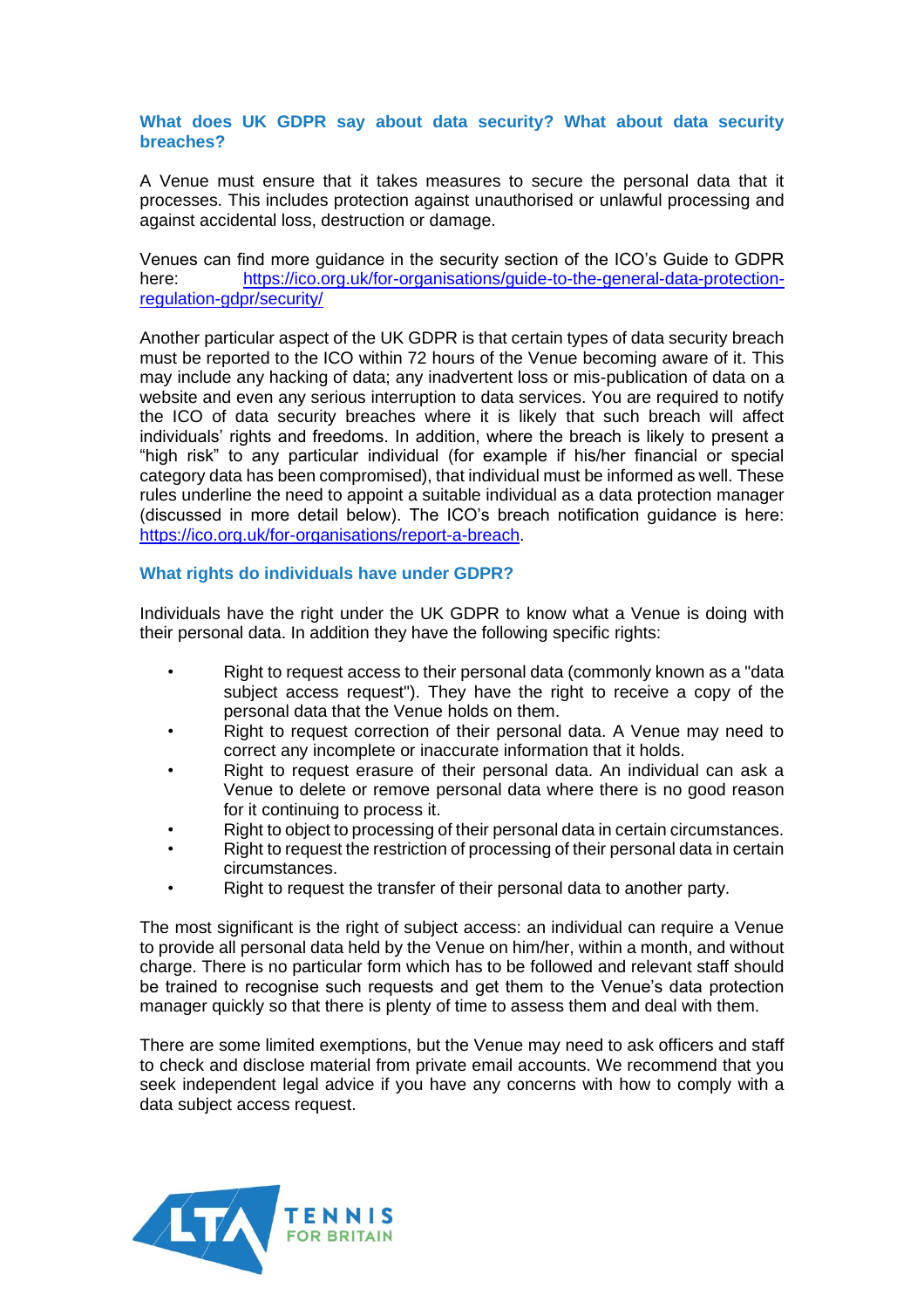## **Do we need to appoint a Data Protection Officer (DPO) at the Venue?**

This is unlikely to apply to most Venues given the amount and type of personal data that they will be processing however Venues should ensure that they have considered this. Venues can find more guidance in the DPO section of the ICO's Guide to GDPR<br>here: https://ico.org.uk/for-organisations/guide-to-the-general-data-protection[https://ico.org.uk/for-organisations/guide-to-the-general-data-protection](https://ico.org.uk/for-organisations/guide-to-the-general-data-protection-regulation-gdpr/accountability-and-governance/data-protection-officers/)[regulation-gdpr/accountability-and-governance/data-protection-officers/.](https://ico.org.uk/for-organisations/guide-to-the-general-data-protection-regulation-gdpr/accountability-and-governance/data-protection-officers/)

## **Does the Venue need to register with the ICO?**

Each Venue should consider the ICO's guidance on registration to assist in determining if it needs to register. The ICO also has a self-assessment tool which can be used to determine whether a Venue needs to register and pay a fee. It can be found here:<https://ico.org.uk/for-organisations/data-protection-fee/self-assessment/>

## **What else does a Venue need to do?**

Venues should:

- allocate responsibility for data protection to an individual (and relatively senior) member of staff, as "data protection manager": avoid the term "data protection officer" (using the term may result in the Venue being caught by the requirements around Data Protection Officers). For larger Venues it may make sense to put in place a small group of senior staff members whose teams are particularly affected (e.g. membership, IT, HR);
- send that individual on some training;
- ensure that person has a good idea of the data processing undertaken by the Venue and that the Venue has assessed what issues might need dealing with;
- ensure that the Venue, and the person responsible for data protection specifically, is ready to deal with any data security breach or any exercise by an individual of his/her rights; and
- ask this person to keep good records of privacy policy wording used, consents (where applicable) and any other relevant information related to processing of personal data.

## **What will happen if the Venue does not comply with the UK GDPR?**

Failure to comply with the UK GDPR may attract enforcement action from the ICO. In serious cases the ICO may issue fines. The ICO also provides guidance to controller organisations like the Venue. It recognises that this is a complicated area of law and has stressed that its priority is helping smaller businesses to meet the law rather than penalise them for breaching it.

#### **ICO Guidance**

The ICO recognises that data protection compliance is a significant burden for smaller organisations. What the ICO wants to see is that smaller organisations are taking data protection seriously and making efforts to understand the personal data they hold and process. It has set up a Small Organisations section on its website and this provides a portal into various resources all of which are intended to explain both the existing and the new data protection rules.

The section can be found here: [https://ico.org.uk/for-organisations/business.](https://ico.org.uk/for-organisations/business)